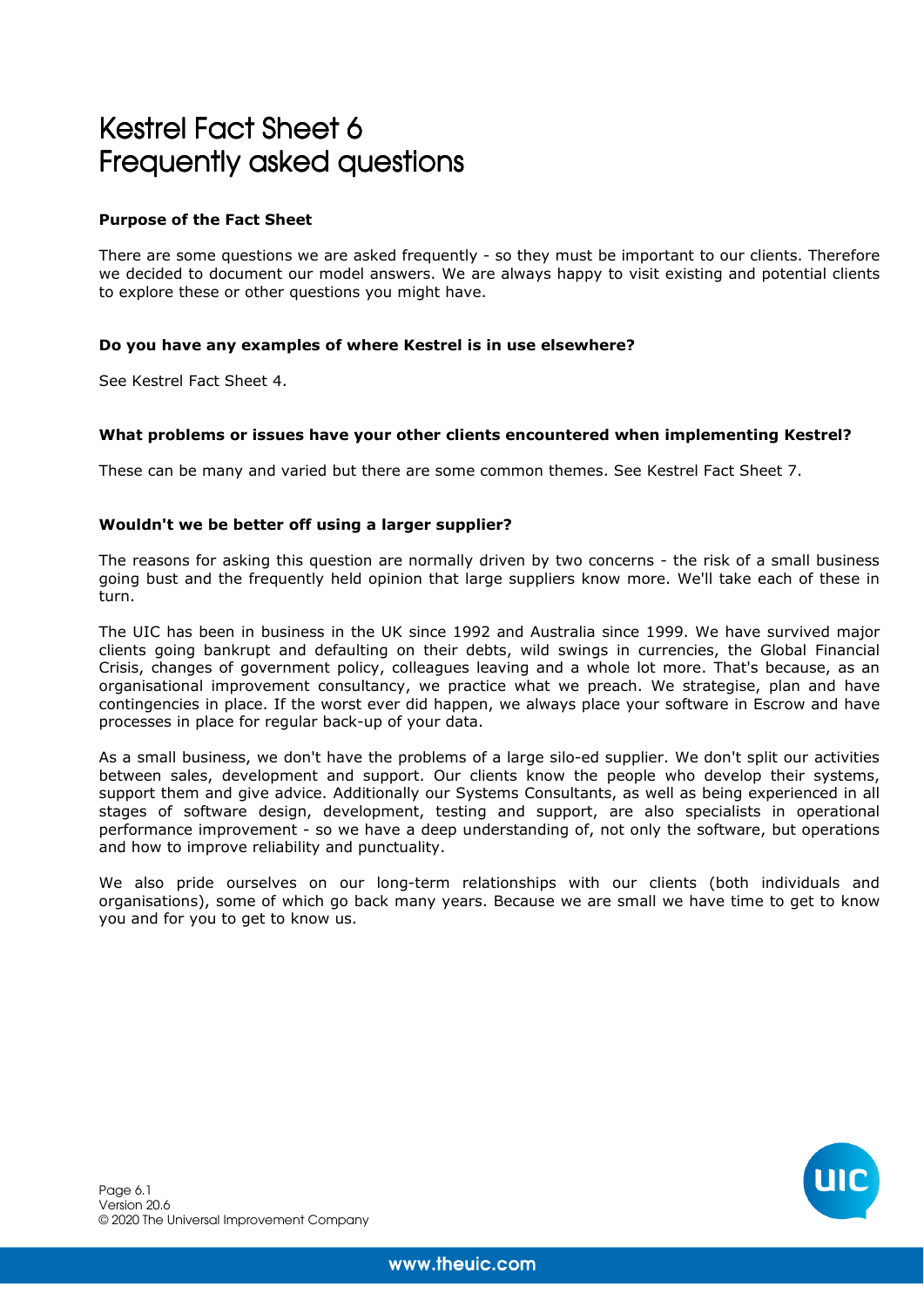## **Wouldn't we be better off developing something in-house?**

It is not unusual to hear this said by a prospective client. Philosophically the UIC leans towards insourcing rather than outsourcing - our approach to training internal Facilitators rather than generating more work for ourselves is an example of this.

Our experience however tells us that:

- Most IT departments have great technical skills but little or no knowledge of operations, performance regimes or improvement - and also an IT career path tends to be in IT in different industries rather than just transport. This means that the Performance Team has to spend a lot of time explaining their requirements. This takes time and is an iterative process - requiring even more time. We know what we are doing in all of these areas and will just get on with it. Version 1 of Kestrel comes complete with numerous tried-and-tested Reports, Analytical Tools and Enquiries so, even if you don't know what you want, you will have something to use while you get going.
	- Until fairly recently organisations that built their own solutions mainly used Excel and Access. We know because one client turned off more than 500 separate databases when they switched on Kestrel. Currently the trend is to use generic Business Intelligence software. The two disadvantages of this are:

(1) Many of the people you want to be using the system, in particular Front-line Managers, don't have the necessary data skills to tease information out of the data. Kestrel is easy and intuitive to use.

(2) The knowledge of how the solution is set up tends to rest in the brain of the one person that wrote it. We have seen entire cottage industries of spreadsheets and reports fall over following the departure, promotion or sickness of one or two key individuals.

## **Do you add new functionality to Kestrel yourselves?**

Yes, if we come up with a new idea for one client and it works, we will (providing we aren't sharing any confidential information or intellectual property) add it to your version of Kestrel as well.

## **How can you achieve your promised delivery schedules - they seem very tight?**

Put simply, we know what we are doing because we've done this many times before. Our timescales include testing and installation to a test environment (but not User Acceptance Testing as that is outside of our direct control). We also make the client aware of common issues that might cause a delay so that they can take steps to mitigate against them.

## **What is your support offer?**

See Kestrel Fact Sheet 3.

## **Can you provide Software as a Service?**

Yes, we can and have good experience of this. In Australia we use Rackspace who have a data centre in Sydney. In the UK we use both UK Servers and Extraordinary Managed Services. All our hosting suppliers are ISO27001 compliant.

Alternatively we can install Kestrel on your infrastructure if you prefer.